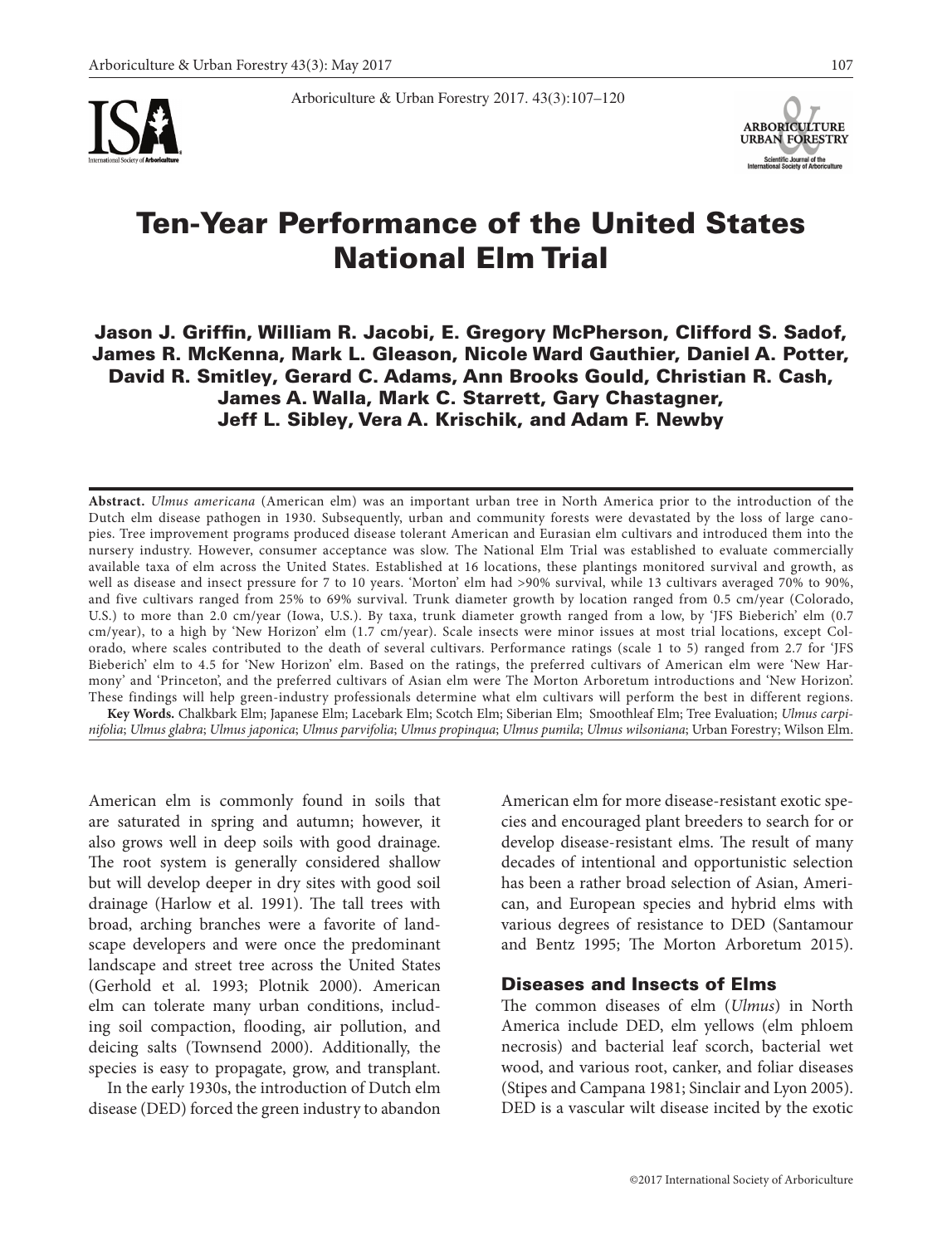fungi *Ophiostoma ulmi* and *O. novo-ulmi*. These pathogens move among trees via elm bark beetle vectors and by root grafts (Lanier 1981; Peacock 1981; Webber and Gibbs 1989; Vega and Blackwell 2005). Elm phloem necrosis is widely distributed throughout the eastern portion of the United States (Sinclair and Lyon 2005; Martin 2012). The disease is caused by phytoplasmas (usually '*Candidatus Phytoplasma ulmi*') that are vectored by leafhoppers and spittlebugs (Karnosky 1982; Riffle and Peterson 1986). Elm phloem necrosis kills phloem tissue in roots and stems, causing death one to two years after symptoms appear (Sinclair and Lyon 2005; Martin 2012). Visual symptoms are similar to DED and the disease may be misidentified by casual inspection. Currently, all North American native elm species are affected, and there are no known preventative or curative treatments (Riffle and Peterson 1986; Martin 2012). Bacterial leaf scorch (*Xylella fastidiosa*) is predominately found in eastern North America, but it is not known as a limiting factor in the use of elm.

Root decay diseases of elm include *Armillaria*, *Ganoderma*, *Inonotus*, and *Laetiporus* decays that are occasional issues in the eastern half of North America (Sinclair and Lyon 2005). Cankers are common on Asian varieties in environmentally stressful sites, including Cytospora (*Cytospora* spp.), black spot Nectria (*Nectria nigrescens*, anamorph *Tubercularia ulmea*), and Siberian elm/Botryodiplodia canker (*Botryodiplodia hypodermia*). Black leaf spot (*Stegophora ulmea,* formerly *Gnomonia ulmea*) is the most common leaf spot on American elm cultivars in moist areas of North America. Black leaf spot symptoms include small, black, slightly raised, spots (Sinclair and Lyon 2005).

There are several insect pests that can cause damage to elms (Dirr 2009), and most of the major damaging insects were introduced to North America. Insect pests include various defoliators, leafminers, twig girdlers, bark beetles, borers, and numerous scales and aphids that produce honeydew and resulting sooty mold (Condra et al. 2010; Potter and Redmond 2013). The most common defoliators include Japanese beetle (*Popillia japonica*), gypsy moth (*Lymantria dispar*), elm leaf beetle (*Xanthogaleruca luteola*), and European elm flea weevil (*Orchestes alni*), all of which can cause unsightly damage to the crown (Condra et al. 2010; Potter and Redmond 2013). Defoliators are generally considered a nuisance, since their populations fluctuate, and even though they can cause enough damage to make elm crowns aesthetically unappealing, they do not normally cause enough damage to kill portions of a tree. However, they can be lethal when combined with other plant stressors. Breeding efforts have been moderately successful incorporating elm leaf beetle feeding resistance into some hybrids (Townsend 2000). European elm scale (*Ericoccus spuria*) is an introduced and very damaging scale insect that causes branch dieback and can cause great concern from the abundant honeydew production and resultant sooty mold growing on plant and hard surfaces below infested trees.

# Breeding and Selection for Resistance to Dutch Elm Disease

Breeding and screening efforts for DED-resistant elms began in the 1930s shortly after the disease was introduced (Townsend and Douglass 2001; Mittempergher and Santini 2004). However, it was the 1970s before efforts at various institutions made significant progress (Townsend 2000). Major elm improvement programs were conducted in Wisconsin, Illinois, Ohio, New York, Washington, D.C., and Maryland, U.S. (Smalley and Guries 1993; Mittempergher and Santini 2004; Townsend et al. 2005). Initial breeding efforts and cultivar releases were based on European and Asian species of elm, because of their inherent resistance to DED (Townsend and Schreiber 1975; Smalley and Guries 1993; Townsend 2000; Townsend and Douglass 2004). Those efforts resulted in the release of several cultivars of elm: 'Urban', 'Dynasty', 'Homestead', 'Pioneer', 'Frontier', 'Prospector', 'Ohio', 'Pathfinder', and 'Patriot' (Townsend 2000).

The development of DED-resistant American elm was slower due to the high mortality rate of seedlings when inoculated with the disease (Smalley and Guries 1993; Mittempergher and Santini 2004). For example, the initial USDA screening of more than 35,000 American elm seedlings for DED tolerance yielded only two trees worthy of further testing (Townsend 2000; Mittempergher and Santini 2004). One of those was subsequently named 'Delaware', and was used to successfully incorporate some level of DED tolerance to progeny (Townsend et al. 2005). Townsend and Schreiber (1975) noted good segregation among progeny for disease resistance and growth char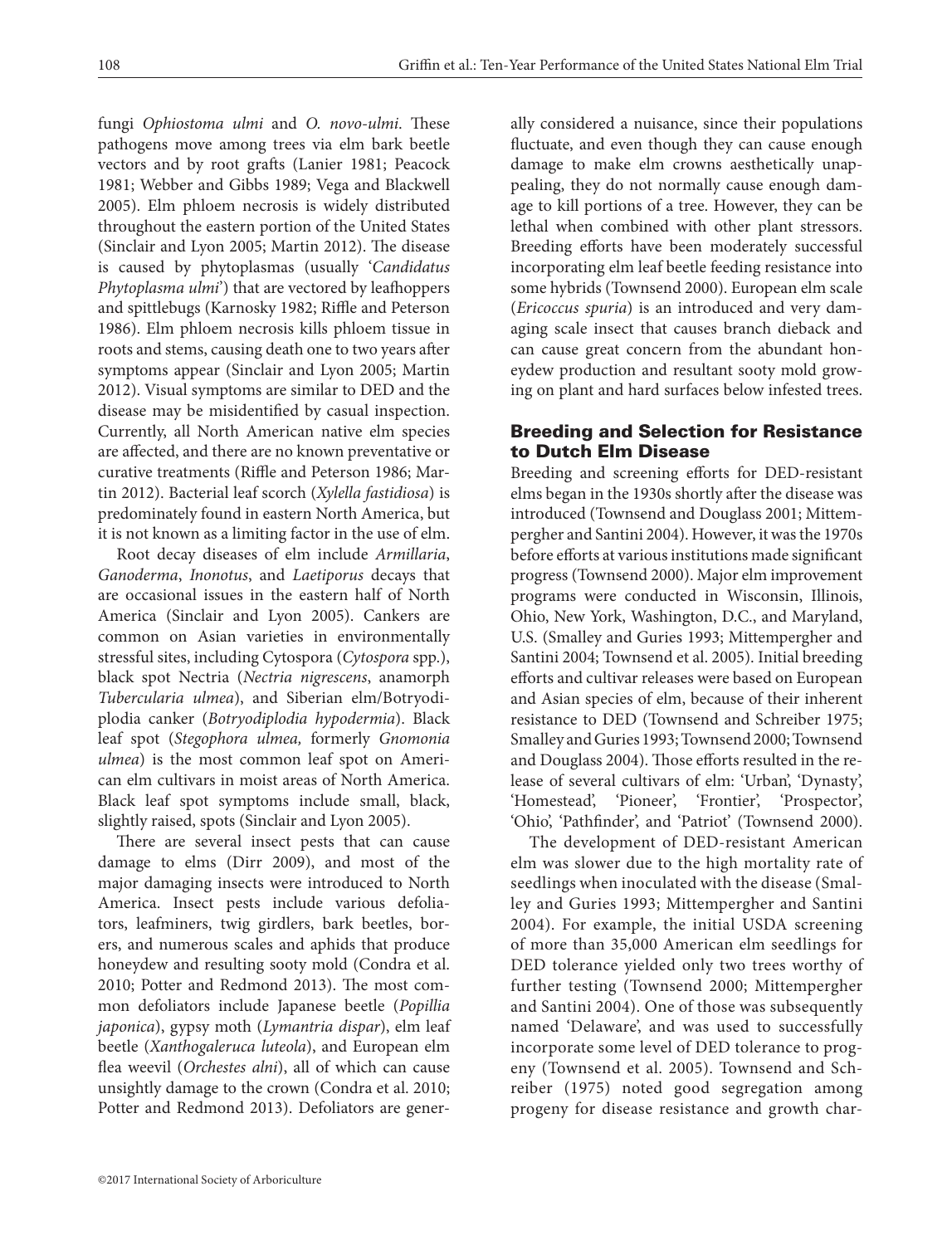acteristics. After screening numerous seedlings and survivor/escape trees in areas with high DED pressure, American elms with varying levels of disease resistance began to surface. Trees with potential resistance were propagated, field planted, and inoculated with the causal fungus of DED (Townsend et al. 1995; Townsend and Douglass 2001; Townsend et al. 2005). Symptoms of DED and crown dieback were recorded over time. The extent of crown dieback was compared to known susceptible American elm seedlings and known resistant Asian hybrids.

Two early selections of American elm ('Valley Forge' and 'New Harmony') are grown commonly at the time of this writing. 'Princeton' American elm was selected by Princeton Nurseries in 1922 (prior to the introduction of DED) for its narrow growth habit and rapid growth rate (Townsend et al. 2005). Time has shown it to be DED-tolerant and a popular landscape tree. It should be noted that 'Valley Forge', 'Princeton', and 'New Harmony' selections have shown excellent tolerance to DED over the years but not complete resistance (Townsend et al. 1995; Townsend and Douglass 2001; Townsend et al. 2005). Even in inoculation tests, the data suggests that 'Valley Forge' still shows a very low level of susceptibility. 'American Liberty' elm (*U. americana*) was another early release reported to be resistant to DED. However, inoculation studies later determined it sustained crown dieback similar to American elm seedlings (Townsend et al. 1995; Townsend and Douglass 2001; Costello et al. 2004). By the mid-1990s, American elms with reported DED tolerance were undergoing extensive field testing and were then later released (Townsend et al. 1995). Breeding, screening, and selection of American elms with DED tolerance and improved growth habits continues with a goal of increasing the genetic diversity of DED-tolerant elms (Slavicek and Knight 2011).

# National Elm Trial

The National Elm Trial was initiated because, in light of the success of DED resistance in American elms, there remains a lack of awareness or lack in confidence among green-industry professionals and the general public in these trees. The National Elm Trial (CSU 2017) was a volunteer education and outreach effort to evaluate the use of commercially available DED-resistant and DED-tolerant elms. The trial was developed by the NCR-193 Agricultural Experiment Station coordinating committee on insects and diseases of woody ornamentals. American, European, Asian, and hybrid elms were included. Trial sites were established across the United States in a variety of growing conditions and USDA hardiness zones where the general public and green-industry professionals could have easy access to the plantings. Individual evaluation plantings were maintained by local research and extension personnel located at land grant universities, colleges, and research stations (Table 1; Table 2; Figure 1). The trial also benefited from generous industry support and knowledge (Table 3).

The study objectives were to 1) determine the growth and horticultural performance of commercially available DED-resistant and DEDtolerant elm cultivars in various climate regimes in the United States; 2) determine the relative disease, insect, and abiotic stress tolerance of these cultivars; and 3) relate the results of the trial through local, regional, and national reporting to wholesale tree propagators and growers, retail nursery and garden center operators, landscape designers, arborists, and the general public.

## MATERIALS AND METHODS

Fourteen to eighteen taxa of elm were planted in 16 locations in the United States (Table 1; Table 2; Figure 1). The cultivars represented a range of hybrids and species of *Ulmus* and were chosen based on their commercial availability (Table 3). Some cooperators incorporated other cultivars of elm of local interest into their planting, and the performance data of these taxa are available in the state reports on the National Elm Trial website (CSU 2017).

Trees were produced by commercial nurseries on their own roots (rooted cuttings or from tissue culture) or budded onto seedling *U. pumila* (Siberian elm) rootstocks (Table 3). Bare root trees, 1.5–1.8 m in height, were shipped by nurseries to cooperator sites for planting beginning spring 2005. Due to inventories, availability, and establishment failure, some selections were planted in subsequent years (Table 2).

Planting was done according to local recommendations and site cooperator's preference. Irrigation and vegetation management was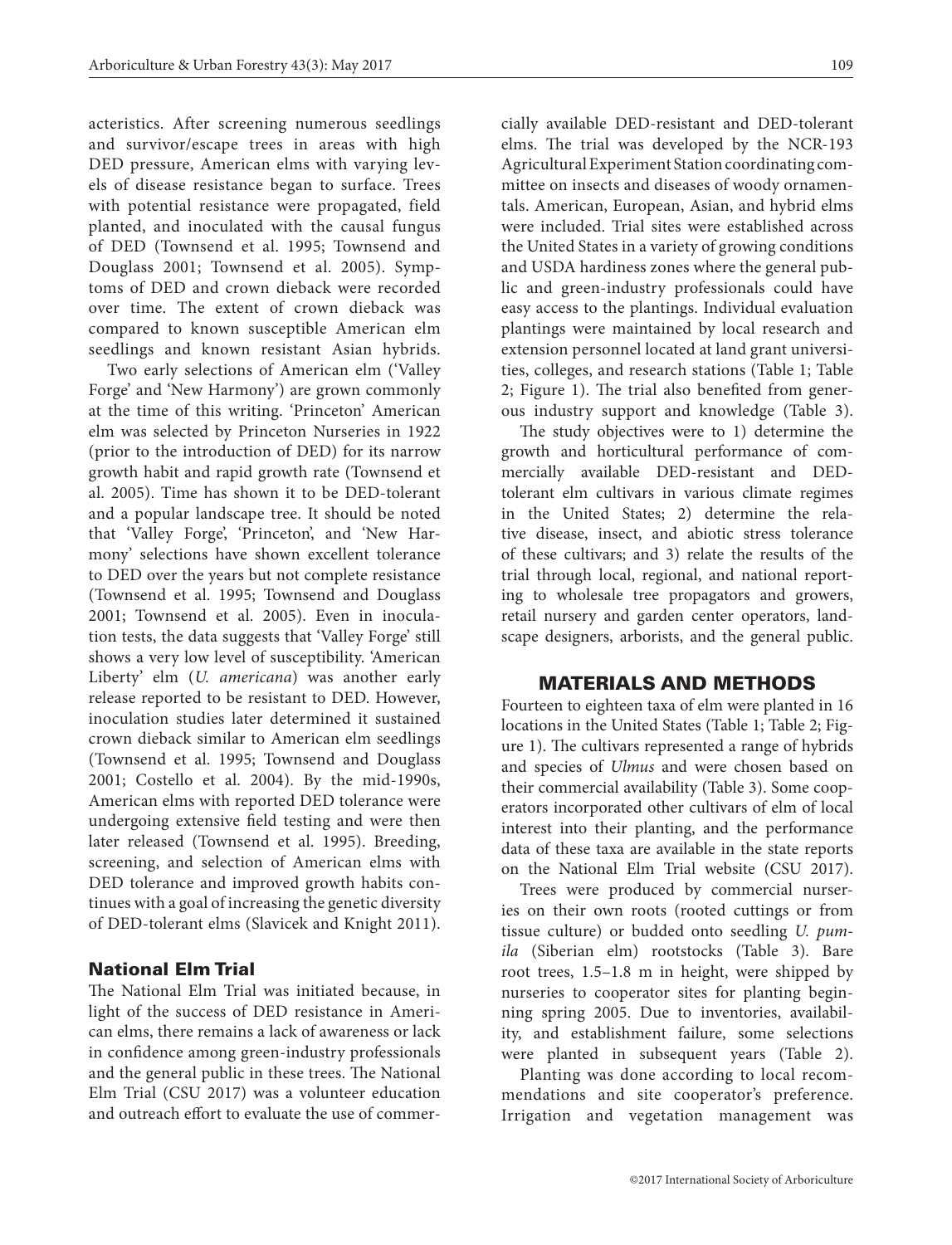determined by the local cooperator in accordance with need and common local standards (Table 3). All locations used mowing to manage weed and grass between tree rows, and most locations used chemical weed management for a 0.5 m weed free circle around each tree. All trees in all blocks were treated similarly within a site. Data was collected annually by the site coordina-

tor. This data included stem diameter at 1.37 m above the ground (dbh), tree height, crown width in the row, autumn color, occurrence of insects and diseases, and an overall performance/quality rating. The subjective performance/quality rating  $(1-5 \text{ scale}; 1 = \text{poor}, 2 = \text{fair}, 3 = \text{good}, 4$  $=$  very good, and  $5 =$  excellent) of the cultivars incorporated survival, growth rate, branching

| Table 1. Location, climate characteristics, and management of U.S. National Elm Trial sites (2005-2015). |  |  |  |  |  |  |  |  |  |  |
|----------------------------------------------------------------------------------------------------------|--|--|--|--|--|--|--|--|--|--|
|----------------------------------------------------------------------------------------------------------|--|--|--|--|--|--|--|--|--|--|

| State     | City            | Year<br>planted <sup>2</sup> | Data<br>vear <sup>y</sup> | Hardiness<br>zone <sup>x</sup> | Heat<br>zone <sup>w</sup> | Ave. annual<br>precip. $(cm)^{\nu}$ | Supplemental<br>irrigation | Grass<br>management <sup>u</sup> | Weed<br>control |
|-----------|-----------------|------------------------------|---------------------------|--------------------------------|---------------------------|-------------------------------------|----------------------------|----------------------------------|-----------------|
| CO        | Fort Collins    | 2005                         | 2014                      | 5 <sub>b</sub>                 | 7                         | 38.0                                | Y                          | mowed                            | $\mathbf{v}$    |
| IN        | W. Lafayette    | 2005                         | 2014                      | 5 <sub>b</sub>                 | 6                         | 93.0                                | N                          | mowed                            | N               |
| IA        | Ames            | 2005                         | 2013                      | 5a                             | 5                         | 88.1                                | N                          | mowed                            |                 |
| ΚY        | Lexington       | 2005                         | 2012                      | 6b                             | 6                         | 114.7                               | N                          | mowed                            |                 |
| MI        | East Lansing    | 2005                         | 2014                      | 5 <sub>b</sub>                 | 4                         | 81.7                                | Y                          | mowed                            | N               |
| NJ        | Cream Ridge     | 2005                         | 2014                      | 7a                             | 5                         | 124.3                               | N                          | mowed                            | N               |
| NY        | Cobleskill      | 2005                         | 2013                      | 5 <sub>b</sub>                 | 4                         | 97.8                                | N                          | mowed                            | N               |
| ND        | Fargo           | 2005-2008                    | 2015                      | 4a                             | 5                         | 63.6                                | N                          | mowed                            | N               |
| ND        | <b>Bismarck</b> | 2005-2008                    | 2015                      | 4a                             |                           | 45.6                                | N                          | not mowed                        | N               |
| VT        | Burlington      | 2005                         | 2015                      | 5a                             | 4                         | 95.5                                | N                          | mowed                            | N               |
| WA        | Puyallup        | 2005                         | 2013                      | 8b                             | 3                         | 102.7                               | N                          | mowed                            |                 |
| WV        | Morgantown      | 2005                         | 2013                      | 6b                             | 5                         | 109.6                               | N                          | mowed                            | N               |
| AL        | Auburn          | 2007                         | 2014                      | 8a                             | 8                         | 133.5                               | N                          | mowed                            | N               |
| <b>KS</b> | Haysville       | 2007                         | 2014                      | 6b                             | 8                         | 91.3                                |                            | mowed                            | N               |
| <b>MN</b> | St. Paul        | 2004-2007                    | 2015                      | 4b                             | 4                         | 81.0                                | N                          | mowed                            | N               |
| <b>OH</b> | Columbus        | 2005                         | 2014                      | 6a                             | 5                         | 99.0                                | N                          | mowed                            | N               |

<sup>2</sup> Due to lack of availability, not all sites were planted with all cultivars the same year.

y The final year data was collected for analysis and this report.

x (USDA 2012)

w (AHS 2017)

v (NOAA 2017)

u Vegetation under the tree canopies within the plot was either allowed to grow naturally (not mowed) or mowed to control growth.

t Herbicides used to control vegetation immediately surrounding the tree trunk.

#### Table 2. Cooperators and locations of U.S. National Elm Trials.

| Cooperator           | Organization              | City/State          | Planting year | Data year | Email                        | Phone number |
|----------------------|---------------------------|---------------------|---------------|-----------|------------------------------|--------------|
| Dr. W.R. Jacobi      | Colorado State Univ.      | Fort Collins/CO     | 2005          | 2014      | william.jacobi@colostate.edu | 970-491-6927 |
| Dr. J. Klett         | Colorado State Univ.      | Fort Collins/CO     |               |           | jim.klett@colostate.edu      | 970-491-7179 |
| Dr. C. Sadof         | Purdue University         | W. Lafayette/IN     | 2005          | 2014      | csadof@purdue.edu            | 765-494-5983 |
| Mr. J.R. McKenna     | <b>USDA For. Serv.</b>    | W. Lafayette/IN     |               |           | jrmckenn@purdue.edu          |              |
| Dr. M. Gleason       | <b>Iowa State Univ.</b>   | Ames/IA             | 2005          | 2013      | mgleason@iastate.edu         | 515-294-0579 |
| Dr. N. Ward Gauthier | Univ. of Kentucky         | Lexington/KY        | 2005          | 2012      | nicole.ward@uky.edu          | 859-218-0720 |
| Dr. D. Potter        | Univ. of Kentucky         | Lexington/KY        |               |           | dapotter@uky.edu             | 859-257-7458 |
| Dr. D. Fulbright     | Michigan State Univ.      | East Lansing/MI     | 2005          | 2014      | fulbrig1@msu.edu             | 517-819-1043 |
| Dr. D. Smitley       | Michigan State Univ.      | East Lansing/MI     | 2005          |           | smitley@msu.edu              | 517-355-3385 |
| Dr. A. Brooks Gould  | <b>Rutgers University</b> | New Brunswick/NJ    | 2005          | 2014      | gould@aesop.rutgers.edu      | 848-932-6398 |
| Mr. C. Cash          | <b>SUNY Cobleskill</b>    | Cobleskill/NY       | 2005          | 2015      | cashc@cobleskill.edu         | 518 376-2657 |
| Dr. J. Walla         | Northern Tree             | Fargo and Bismarck/ | 2005          | 2015      | northerntrees@outlook.com    | 701-235-5454 |
|                      | Specialties               | <b>ND</b>           | 2008          |           |                              |              |
| Mr. A. Bergdahl      | N.D. State For. Serv.     | Fargo and Bismarck/ | 2005          | 2015      | aaron.d.bergdahl@ndsu.edu    | 701-231-5138 |
|                      |                           | ND.                 | 2008          |           |                              |              |
| Dr. M. Starrett      | Univ. of Vermont          | Burlington/VT       | 2005          | 2015      | mark.starrett@uvm.edu        | 802-656-0467 |
| Dr. M. Elliot        | Wash, State Univ.         | Puyallup/WA         | 2005          | 2013      | melliott2@wsu.edu            |              |
| Dr. G. Chastagner    | Wash. State Univ.         | Puyallup/WA         |               |           | chastag@wsu.edu              | 253-445-4528 |
| Dr. M. Kasson        | West Virginia Univ.       | Morgantown/WV       | 2005          | 2013      | mtkasson@mail.wvu.edu        | 304-293-8837 |
| Mr. M. Double        | West Virginia Univ.       | Morgantown/WV       | 2005          | 2013      | mdouble@wvu.edu              | 304-293-9277 |
| Dr. J. Sibley        | Auburn Univ.              | Auburn/AL           | 2007          | 2014      | sibleje@auburn.edu           | 334 844-3132 |
| Dr. A. Newby         | Auburn Univ.              | Auburn/AL           |               |           | newbyaf@auburn.edu           | 334-844-3034 |
| Dr. J. Griffin       | Kansas State Univ.        | Haysville/KS        | 2007          | 2014      | jgriffin@ksu.edu             | 316 788-0492 |
| Dr. V. Krischik      | Univ. of Minnesota        | St. Paul/MN         | 2004          | 2015      | krisc001@umn.edu             | 612-625-7044 |
|                      |                           |                     | 2007          |           |                              |              |
|                      | Columbus Parks            | Columbus/OH         | 2005          | 2015      |                              |              |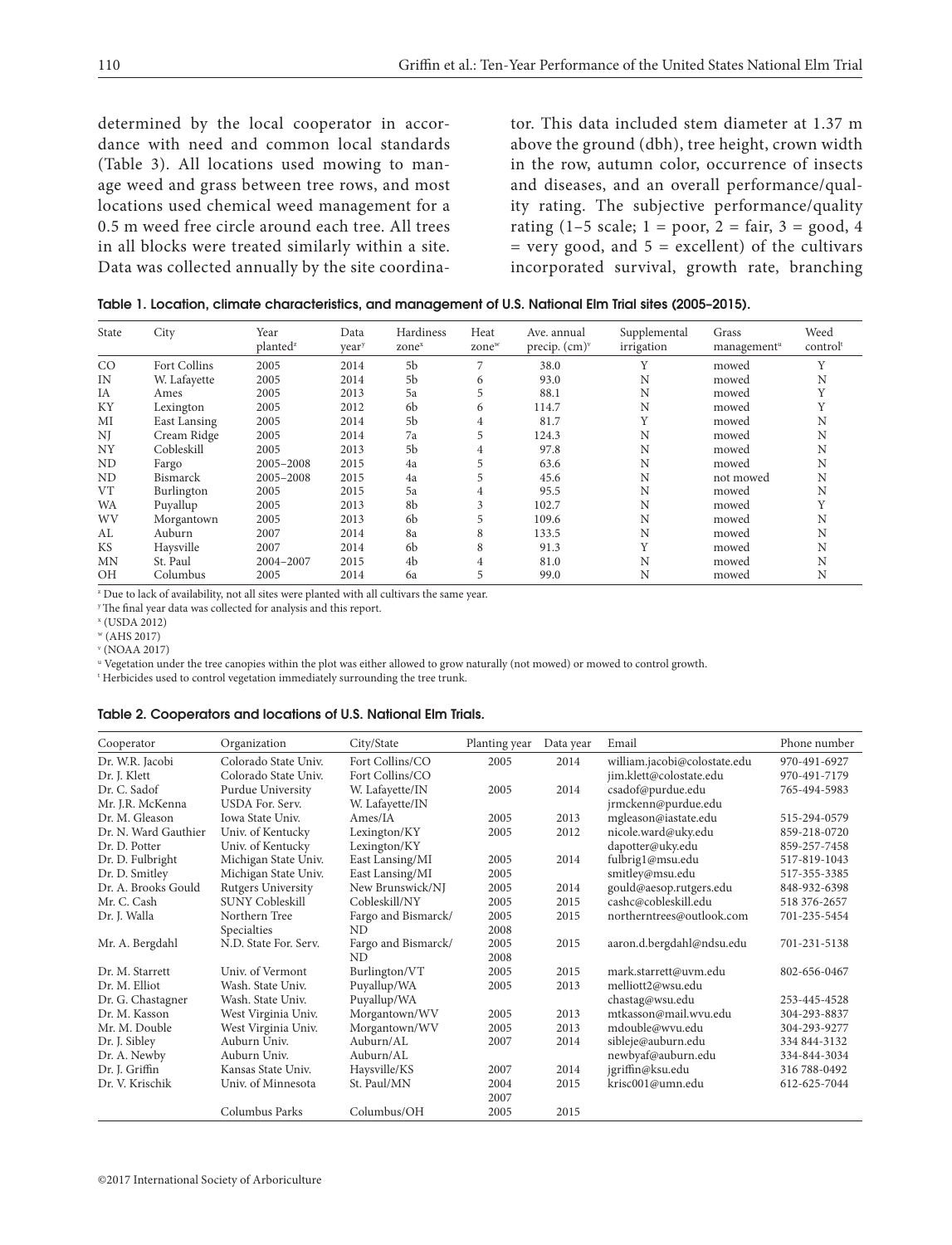| Cultivar name                   | Trademarked or<br>registered name | Parentage                                                    | Originator <sup>2</sup> | Supplier <sup>y</sup> |  |
|---------------------------------|-----------------------------------|--------------------------------------------------------------|-------------------------|-----------------------|--|
| 'Lewis & Clark <sup>'x</sup>    | Prairie Expedition                | U. americana                                                 | <b>NDSU</b>             | <b>LN</b>             |  |
| 'New Harmony' <sup>x</sup>      |                                   | U. americana                                                 | <b>USDA</b>             | PN & SNA              |  |
| 'Princeton'x                    |                                   | U. americana                                                 | PN                      | PN & SNA              |  |
| 'Valley Forge' <sup>x</sup>     |                                   | U. americana                                                 | <b>USDA</b>             | <b>JFS</b>            |  |
| 'Frontier' <sup>x</sup>         |                                   | U. carpinifolia $\times$ U. parvifolia                       | <b>USDA</b>             | <b>JFS</b>            |  |
| 'Morton Stalwart' <sup>w</sup>  | Commendation                      | U. carpinifolia $\times$ U. pumila $\times$<br>U. wilsoniana | MA                      | <b>JFS</b>            |  |
| 'Pioneer' <sup>x</sup>          |                                   | U. glabra $\times$ U. carpinifolia                           | <b>USDA</b>             | <b>JFS</b>            |  |
| 'Homestead' <sup>x</sup>        |                                   | U. glabra $\times$ U. carpinifolia $\times$<br>U. pumila     | <b>USDA</b>             | <b>JFS</b>            |  |
| 'Patriot' <sup>x</sup>          |                                   | $(U.$ glabra $\times U.$ carpinifolia $\times$               |                         |                       |  |
|                                 |                                   | U. pumila) $\times$ U. wilsoniana                            | <b>USDA</b>             | <b>JFS</b>            |  |
| 'Morton' <sup>w</sup>           | Accolade                          | U. japonica $\times$ U. wilsoniana                           | MA                      | <b>JFS</b>            |  |
| 'Morton Red Tip' <sup>w</sup>   | Danada Charm                      | U. japonica $\times$ U. wilsoniana                           | MA                      | <b>JFS</b>            |  |
| 'Emer I' <sup>x</sup>           | Athena Classic                    | U. parvifolia                                                | <b>UGA</b>              | <b>BSN</b>            |  |
| 'Emer II'v                      | Allee                             | U. parvifolia                                                | <b>UGA</b>              | <b>JFS</b>            |  |
| 'BSNUPF'x                       | Everclear                         | U. parvifolia                                                | <b>BSN</b>              | <b>BSN</b>            |  |
| 'JFS-Bieberich' <sup>w</sup>    | Emerald Sunshine                  | U. propinqua                                                 | <b>SNA</b>              | <b>JFS</b>            |  |
| 'Morton Plainsman' <sup>w</sup> | Vanguard                          | U. pumila $\times$ U. japonica                               | МA                      | <b>JFS</b>            |  |
| 'New Horizon' <sup>w</sup>      |                                   | U. pumila $\times$ U. japonica                               | UW                      | JFS                   |  |
| 'Morton Glossy'w                | Triumph                           | U. pumila $\times$ U. japonica $\times$                      | MA                      | <b>JFS</b>            |  |
|                                 |                                   | U. wilsoniana                                                |                         |                       |  |
| 'Prospector' <sup>x</sup>       |                                   | U. wilsoniana                                                | <b>USDA</b>             | JFS                   |  |

Table 3. Taxa and nursery supplier of elms planted in the U.S. National Elm Trial 2005–2015.

z Organization responsible for discovery: MA = The Morton Arboretum; BSN = Bold Spring Nursery Inc.; USDA = United States Department of Agriculture; UW = University of Wisconsin; SNA = Sunshine Nursery & Arboretum; UGA = University of Georgia; PN = Princeton Nurseries; NDSU = North Dakota State University. y Nursery that provided bare-root plants for National Elm Trial: JFS = J. Frank Schmidt & Son Co.; BSN = Bold Springs Nursery Inc.; PN = Princeton Nurseries; LN = Lee Nursery Inc.; SNA = Container grown, Sunshine Nursery & Arboretum, KS only.

x Own-root rooted cutting.

w Budded to *U. pumila* (Siberian elm) rootstock.

v Own-root tissue culture.



**Figure 1. Location of sixteen National Elm Trial sites (2005– 2015) across the continental United States.**

patterns, form, and insect and disease damage. Each site had their own evaluator conduct the performance/quality rating at the conclusion of the project. The experimental design was a randomized complete block design with five blocks, each containing one individual of each cultivar.

All data were collected in a similar manner at all locations; summary statistics were prepared using SAS/STAT® software (Version 9.4, SAS Institute Inc., Cary, North Carolina, U.S.). Proc GLM was used to prepare least square means of diameter, height, and crown width growth, as well as insect, disease, and overall quality ratings (1–5), taking into account state as a fixed effect variable. There was a small but significant  $(P = 0.001)$  state-bycultivar interaction that was ignored in an effort to compare cultivar means over all states. When diameter growth was presented by state, cultivar was the fixed effect. Growth rates per year were calculated from the difference between final data collection and initial data collected at planting because not all cooperators collected data annually. Data from West Virginia (WV) was excluded from the analysis because cultivar growth at that location was inconsistent with the remaining sites. Also excluded were data from cultivars planted at only one or two sites [*U*. × 'Cathedral', *U. parvifolia* 'Dynasty' (lacebark elm), *U*. × 'Regal'*, U. japonica* 'Discovery' (Japanese elm), *U. americana* 'Kuhar II', and *U. rubra* (red elm)]. Three cultivars of *U. parvifolia* ('BSNUPF', 'Emer I' and 'Emer II') were not sufficiently represented (not planted or failed to survive) to provide data in the analysis to produce least square means displayed in Figure 2 through Figure 8. Cultivar performance at each state location is available at the National Elm Trial website (CSU 2017).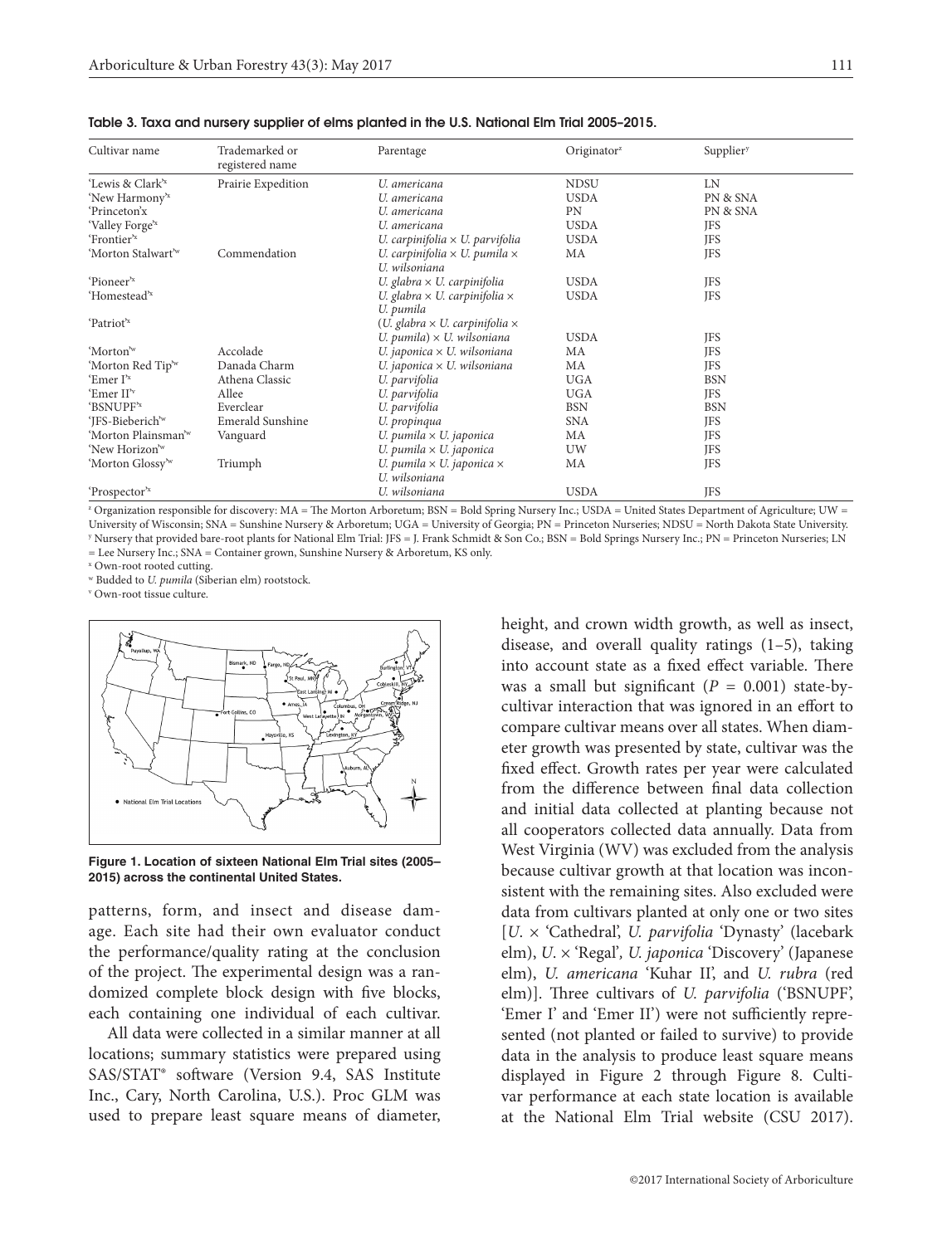# RESULTS AND DISCUSSION

# Overall Trial Success

Elm cultivars were planted over a wide geographic range (Figure1). Trial locations had a variety of soils, the average annual precipitation ranged from  $\approx$ 0.4 m at Colorado (CO) to  $\approx$ 1.3 at Alabama (AL), and USDA Plant Hardiness Zones (USDA 2012) ranged from Zone 4a in North Dakota (ND) to Zone 9b in California (CA) (Table 1). The American Horticultural Society Heat Zone map (AHS 2017) was also referenced, since summer heat plays a significant role in plant growth, as well as humidity and irrigation requirements. Trial site Heat Zones ranged from Zone 3 in Washington (WA) to Zone 8 in AL, CA, and Kansas (KS). Due to individual site environmental characteristics, cultural practices were at the discretion of the site coordinator. For example, some sites were irrigated for two years to establishment while other were irrigated to prevent excessive summer desiccation. Year-to-year weather variation also influenced cultural practices. In KS, for instance, trees were irrigated bi-weekly during the historic heat wave and droughts of summers 2011 and 2012 to prevent death. However, trees were not irrigated after 2012 and were irrigated only twice per summer prior to 2011. Nearly all sites chose to mow the vegetation within the trial plot, and used herbicides to keep the area surrounding the tree trunk weed free. At most locations, trees were allowed to grow without major structural pruning. Minor pruning was needed to lift the crowns for maintenance and to restore a central leader, if needed. In a typical urban or landscape environment, however, structural pruning will be required on many elms. Co-dominant leaders, narrow branch angles, and excessive shoot growth are negative attributes common among some cultivars of elm that need to be corrected with pruning.

Data were obtained from all sites with the exception of CA, which terminated the study early. Therefore, data from CA were omitted from tables and figures. Results from the first two years at CA can be found in an earlier report (McPherson et al. 2009). The growing conditions at each site are not necessarily representative of growing conditions throughout the region or every region throughout the United States. Therefore, while elm performance at a particular site is useful and informative, it does not necessarily represent how the cultivars will perform in all sites in that region. For example, the extremely slow trunk diameter growth of elms in the CO study does not indicate an overall lack of elm adaptability in other parts of CO. Instead, it indicates elm growth was influenced by the compacted clay soils coupled with irrigation challenges (Figure 2). Additionally, the poor overall survival of trees in WV does not suggest elms should not be planted in that region. Most tree deaths in the WV study occurred from deer browsing prior to the installation of fencing. Additionally, not all states or regions of the United States were represented in the trial. Readers are encouraged to use this information and consult with local experts when contemplating planting elm trees.



**Figure 2. Average trunk diameter growth (dbh) per year (cm), with standard-error bars, of all elm cultivars by state, U.S. National Elm Trial 2005–2015. Least square means were adjusted to account for cultivar variation.**

# Cultivar Survival

Most cultivars grew and survived under the varied growing conditions of the 16 trial sites (Table 4). Only one cultivar, 'Morton' elm, had an average survival >90%, with a survival rate of 100% at 13 trial sites. Only Iowa (IA), ND, and WV reported two dead 'Morton' elms at each site. These three locations also had the three lowest overall mean survival rates across all cultivars (51%, 56%, and 45%, respectively), suggesting environment, culture, or a combination were unfavorable for the elms. Seven cultivars, including two American elms ('New Harmony' and 'Princeton') and five hybrid Asian elm selections ('Morton Stalwart', 'Pioneer',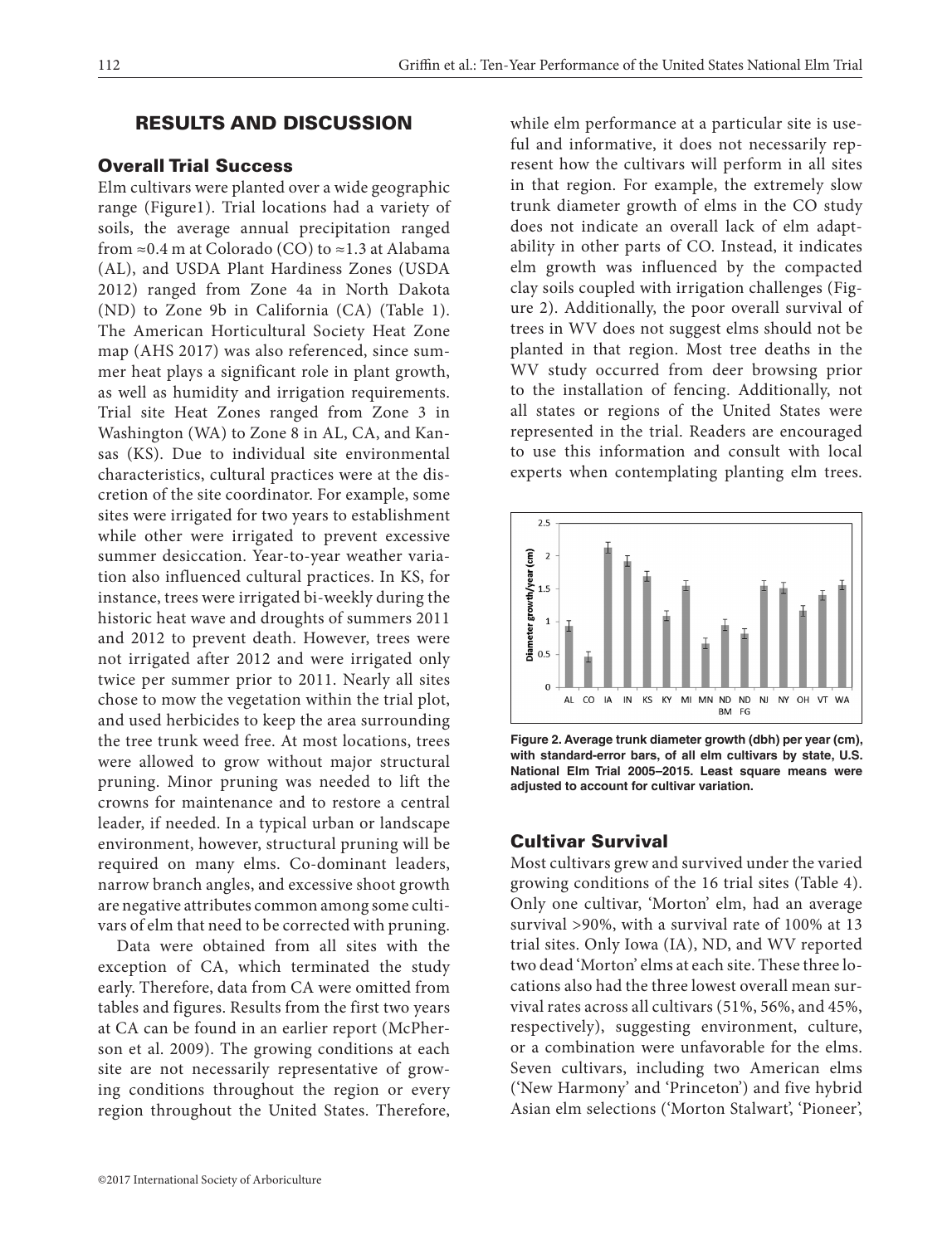'Homestead', 'Patriot', and 'Morton Glossy') averaged 80%–89% survival. Six Asian hybrids or species ('Frontier', 'Morton Red Tip', 'JFS Bieberich', 'Morton Plainsman', 'New Horizon', and 'Prospector') had 70%–79% survival. Two American elms ('Lewis & Clark' and 'Valley Forge') were in the 60%–69% survival group. Both of these cultivars were produced on their own roots from rooted cuttings. Liners of American elms produced from cuttings often have tall vigorous shoots with disproportionally small root systems. These cultivars were no exception at planting (personal observation). This root/shoot imbalance may have resulted in some water deficit stress for these cultivars, thereby lowering their overall survival. The remaining three cultivars in the lowest survival group of 25%–59% were selections of lacebark elm. These cultivars were not planted at many sites, and most were killed by freeze damage. However, the lower survival rate at milder sites could simply be a result of fewer plants or poor performance at the limited number of sites.

Of the four American elm cultivars, 'New Harmony' and 'Princeton' had the greatest survival rate at 85.5% and 81.5%, respectively. 'Lewis & Clark' and 'Valley Forge' had a lower survival rate at 63.6% and 66.7% survival, respectively. The 'Lewis & Clark' elm is relatively new (as of this writing) and less known by the nursery and landscape industries. Due to difficulty in sourcing plant material, this cultivar was planted in only 11 of the 16 locations. Limited trial sites and poor performance at three sites may have unfairly influenced the survival rating. The 'Valley Forge' elm is very well-known and is considered a fast grower with exceptional DED resistance. Overall survival is not considered a weakness of this cultivar. Again, poor performance at five of the fifteen sites may have biased the data against this tree. Lacebark elm is a staple of the nursery industry in the southern half of the United States. Cold hardiness has been an issue in recommending this tree in northern climates. The poor performance of lacebark elm, particularly in sites with cold winters, was expected. However, 100% survival of 'Emer I' elm in Michi-

#### Cultivar Growth

Average trunk diameter growth (dbh) of all cultivars combined per site varied from less than 0.5 cm/year at CO to more than 2.0 cm/year at IA (Figure 2). Trees at CO and WV had such poor growth that those sites would not provide rea-

gan (MI) was not expected. Similarly, 80% survival of 'BSNUPF' elm in Vermont (VT) is interesting.

Table 4. Survival (%) of elm cultivars planted in 16 U.S. National Elm Trial locations (2005–2015).

| Cultivar name       | Western states   |          |           | Central states |                  |                  |                          |          |                |                | Eastern states           |          |           |     |                          |     |      |  |  |
|---------------------|------------------|----------|-----------|----------------|------------------|------------------|--------------------------|----------|----------------|----------------|--------------------------|----------|-----------|-----|--------------------------|-----|------|--|--|
|                     | WA               | CO       | <b>KS</b> | IA             | NDF <sup>z</sup> | NDB <sup>y</sup> | <b>MN</b>                | MI       | IN             | AL             | NY                       | NJ       | <b>VT</b> | ΟH  | WV                       | KY  |      |  |  |
| American selections |                  |          |           |                |                  |                  |                          |          |                |                |                          |          |           |     |                          |     |      |  |  |
| 'Lewis & Clark'     | 100 <sup>x</sup> | $\Omega$ | 80        | 40             | 40               | 100              | 80                       | 40       | $\overline{a}$ | 60             |                          |          | 80        |     |                          | 80  | 63.6 |  |  |
| 'New Harmony'       | 100              | 100      | 100       | 80             | 100              | 20               | $\overline{\phantom{0}}$ | 100      | ۰              |                |                          | 100      | 100       | ٠   | 40                       | 100 | 85.5 |  |  |
| 'Princeton'         | 100              | 100      | 100       | 80             | 100              | $\Omega$         | 100                      | 100      | 20             | 80             | $\overline{\phantom{a}}$ | 80       | 100       |     | $\overline{\phantom{0}}$ | 100 | 81.5 |  |  |
| 'Valley Forge'      | 100              | 40       | 100       | $\mathbf{0}$   | 80               | $\Omega$         | 100                      | 60       | 40             | $\overline{a}$ | 80                       | 100      | 100       | 100 | 20                       | 80  | 66.7 |  |  |
| Asian selections    |                  |          |           |                |                  |                  |                          |          |                |                |                          |          |           |     |                          |     |      |  |  |
| 'Frontier'          | 100              | 40       | 100       | 40             | 14               | 20               |                          | 80       | 100            | 100            | 100                      | 100      | 100       | 100 | 20                       | 100 | 74.3 |  |  |
| 'Morton Stalwart'   | 100              | 100      | 60        | 80             | 100              | 100              | 100                      | 80       | 80             | 100            | 100                      | 100      | 80        | 100 | 20                       | 60  | 85.0 |  |  |
| 'Pioneer'           | 80               | 100      | 100       | 80             | 75               | 80               | 100                      | 60       | 80             | 60             | 100                      | 100      | 80        | 100 | 80                       | 20  | 81.0 |  |  |
| 'Homestead'         | 80               | 100      | 100       | 80             | 100              | 60               | 100                      | 100      | 40             | 80             | 100                      | 80       | 100       | 100 | 40                       | 100 | 85.0 |  |  |
| 'Patriot'           | 100              | 40       | 100       | 80             | 100              | 60               | 80                       | 100      | 100            | 100            | 100                      | 100      | 100       | 100 | 60                       | 40  | 85.0 |  |  |
| 'Morton'            | 100              | 100      | 100       | 60             | 100              | 60               | 100                      | 100      | 100            | 100            | 100                      | 100      | 100       | 100 | 60                       | 100 | 92.5 |  |  |
| 'Morton Red Tip'    | 100              | 80       | 100       | $\mathbf{0}$   | 100              | 100              | 80                       | 60       | 60             | 100            | 100                      | 60       | 60        | 100 | 40                       | 100 | 77.5 |  |  |
| 'Emer I'            |                  | $\Omega$ |           |                |                  |                  |                          | 100      | ٠              | 60             |                          |          |           |     |                          | 60  | 55.0 |  |  |
| 'Emer II'           | 40               | $\Omega$ | 80        | $\mathbf{0}$   | ٠                |                  | 20                       | $\theta$ | 20             | 40             | $\Omega$                 | $\Omega$ | $\Omega$  | 20  | 80                       | 60  | 25.7 |  |  |
| 'BSNUPF'            |                  | $\Omega$ |           |                | ٠                |                  |                          | 20       |                | 80             |                          |          | 80        |     |                          | 40  | 44.0 |  |  |
| 'IFS Bieberich'     | 100              | $\Omega$ | 80        | 40             | $\Omega$         | 20               | 80                       | 100      | 100            | 100            | 80                       | 100      | 100       | 100 | 40                       | 80  | 70.0 |  |  |
| 'Morton Plainsman'  | 100              | 80       | 80        | 100            | 40               | 80               | 100                      | 80       | 60             | 60             | 80                       | 100      | 100       | 75  | 40                       | 80  | 78.4 |  |  |
| 'New Horizon'       | 20               | 40       | 100       | $\mathbf{0}$   | 40               | 100              | 100                      | 100      | 80             | 80             | 80                       | 100      | 100       | 100 | 40                       | 100 | 73.8 |  |  |
| 'Morton Glossy'     | 100              | 80       | 100       | 100            | 60               | 100              | 100                      | 20       | 100            | 80             | 100                      | 100      | 100       | 100 | 60                       | 80  | 86.2 |  |  |
| 'Prospector'        | 80               | 100      | 100       | $\Omega$       | 40               | $\Omega$         | 100                      | 100      | 100            | 80             | 100                      | 100      | 100       | 100 | 40                       | 80  | 76.2 |  |  |

z Fargo, North Dakota, U.S.

y Bismarck, North Dakota, U.S.

x Mean of five, single-plant replicates per location.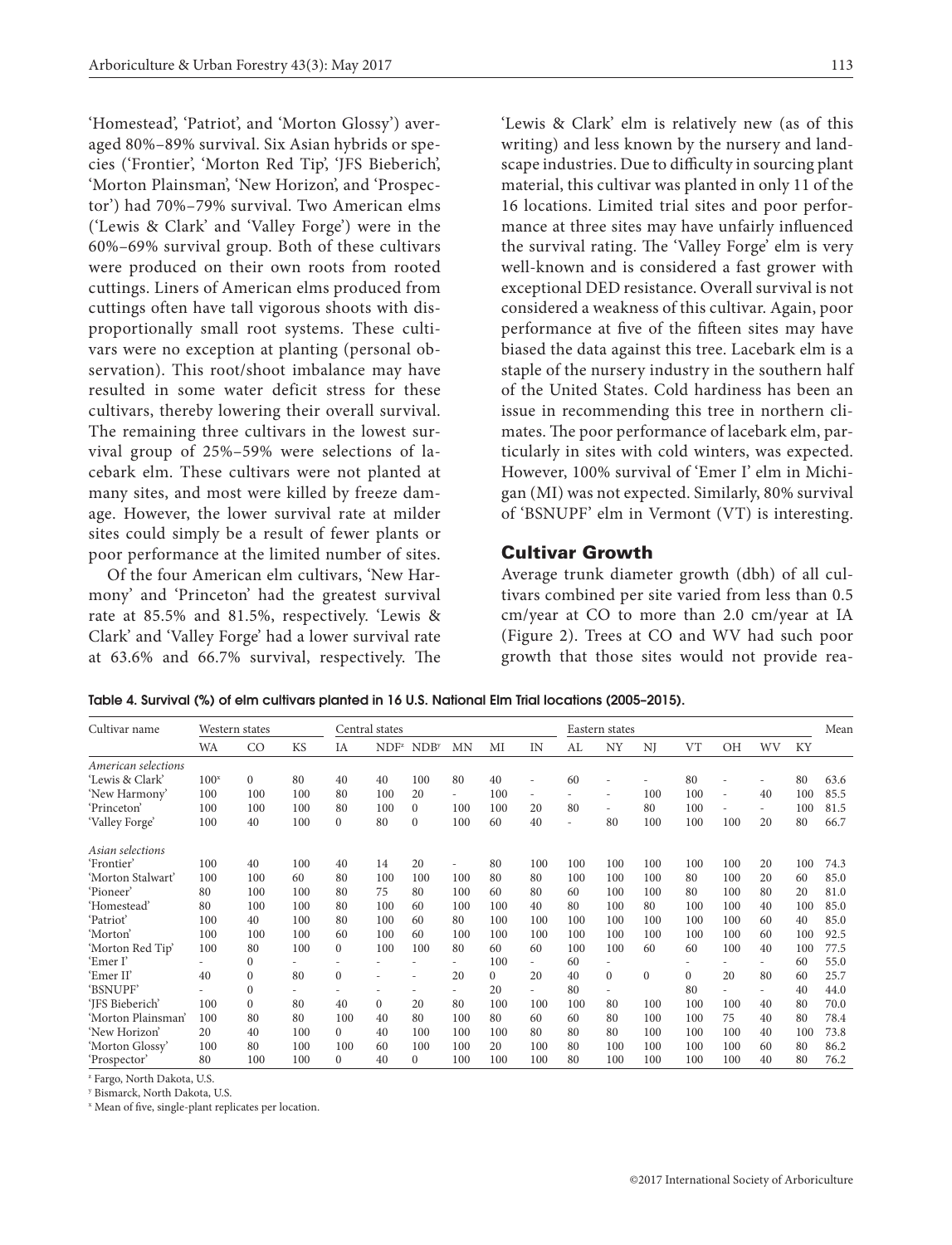sonable information on cultivar performance in regards to growth, shape, or form (Figure 2). Trees at CO did not grow well because of extreme soil compaction and related infiltration inhibition during irrigation issues, but the relative growth was similar to other states. Trees at WV were plagued with persistent deer browsing damage, resulting in resprouting from below grafts. Thus, data from WV were not included in any analysis or figure comparing cultivar growth.

Increased dbh and height are good indicators of root growth and overall suitability for specific growing conditions. Overall cultivar dbh performance varied with some cultivars, like the Asian selection 'JFS Bieberich' elm growing only 41% (0.7 cm/year dbh) of the growth of New Horizon (1.7 cm/year dbh) (Figure 3). American cultivars performed similarly to Asian hybrids (Figure 3). Height growth by cultivars generally paralleled diameter growth as most of the tallest plants also had the largest diameter growth. Substantial departures were 'New Harmony' and 'Lewis & Clark' elms, which had relatively small dbh for their height, and 'Prospector' and 'Morton Stalwart' elms, which had relatively large dbh for their height. The fastest height growth was found with the American elm cultivars 'New Harmony' and 'Princeton' (0.63 and 0.61 m/year, respectively) (Figure 4). Crown width growth rates were taken at nine of the sixteen locations, and the variation among cultivars ranged from 0.2 to 0.5 m/year (Figure 5). Most Asian and European cultivars had greater crown width growth rates than the American elm cultivars,



**Figure 3. Elm cultivar trunk diameter growth (dbh) per year (cm) with standard-error bars, U.S. National Elm Trial 2005– 2015. Least square means were adjusted to account for variation across sites (states).**

except for 'Valley Forge', which was similar to the widest Asian cultivar, 'Morton Plainsman'. This result was not surprising considering 'Princeton' and 'New Harmony' American elms are known for their rather narrow growth habit. Conversely, 'Valley Forge' American elm is known for its broad spreading growth as a young tree. 'Frontier' and 'JFS Bieberich' elms had the least crown width growth per year. They also had the least height growth per year (Figure 4). These data suggest that in this trial, these two cultivars either lacked vigor or were slower-growing trees. This was somewhat surprising since the authors have witnessed individual trees of each cultivar growing vigorously and healthily on several independent occasions. 'New Harmony' American elm had a similar crown width growth rate but had the greatest height growth rate, suggesting it has good vigor but a narrow growth form.



**Figure 4. Elm cultivar height growth per year (m) with standard-error bars, U.S. National Elm Trial 2005–2015. Least square means were adjusted to account for variation across sites (states).**



**Figure 5. Elm cultivar crown width growth per year (m) with standard-error bars, U.S. National Elm Trial 2005–2015. Least square means were adjusted to account for variation across sites (states).**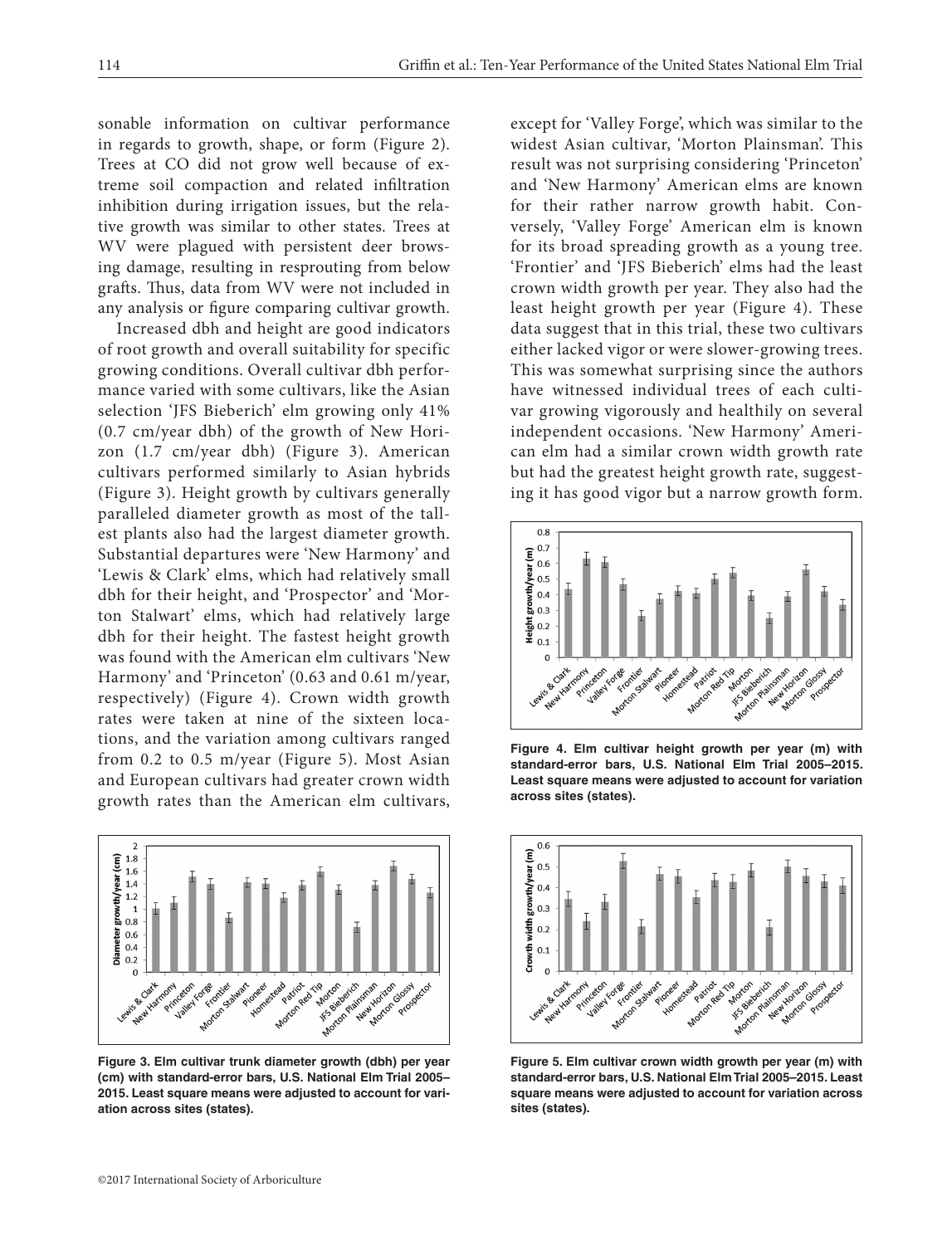## Cultivar Form and Autumn Color

Most cultivars started growing in oval or vase shapes, but some had irregular shapes that became more defined over the 10 years of the study (Table 5). Some elms produced excessive terminal growth within three years of planting. This growth can negatively impact tree architecture and aesthetics. Pruning of elms during their early growth period can encourage a more pronounced vase or oval crowns and prevent excessively long branch growth. Some cultivars commonly have structural defects that need to be corrected with pruning while trees are young. Consulting a certified arborist or other knowledgeable green-industry professional is recommended prior to selecting a specific cultivar of elm.

Autumn color is not a significant ornamental feature of most elms. During this trial, there was usually a period in the autumn season in which most elms produced green/yellow fading to yellow or yellow-brown color. 'Frontier' elm is known for producing some purple/red autumn color. This is rare among elms, and is one of the most notable attributes of the 'Frontier' elm (Table 5).

#### Cultivar Insect and Disease Issues

Insect defoliators and scales caused the most obvious damage to trees across trial sites. There were also reports of some damage from foliar fungal

diseases, stem cankers, and bacterial wet wood (Figure 6; Figure 7). The common foliar and twig insects included the Japanese beetle (*Popillia japonica*), European elm flea weevil (*Orchestes alni*), elm leafminer, European elm scale (*Gossyparia spuria*), and woolly elm aphid (*Eriosoma americanum*). At the MI trial site, insect defoliation was the major damage to elms, with Japanese beetle causing 60%–75% of the defoliation, and European elm flea weevil the remainder, depending on the cultivar (see MI report, CSU 2017). No cultivar was considered unacceptable at MI based on insect defoliation, except possibly 'Homestead', which sustained 40% defoliation. Cooperators in Kentucky (KY) have previously reported on the amount of damage from insect defoliators on the cultivars (Condra et al. 2010; Potter and Redmond 2013). In KY, some cultivars, such as 'Morton', had more than 50% defoliation by Japanese beetle, but minor defoliation by other insects, while 'Homestead' and 'Pioneer' were impacted by both Japanese beetle and European elm flea weevil. The KY site found the cultivars of Asian species *U. parvifolia* and *U. propinqua* to be the most resistant to insect defoliators. However, based on the analysis over all National Elm Trial sites, no cultivar was sufficiently damaged by foliar insects to an extent making it unacceptable for landscape planting.

Table 5. Growth form, fall color, and preference ranking of elms in the U.S. National Elm Trial at each trial site.

| Cultivar name       | Autumn<br>Western states |               |              |                                        | Central states |             |                     |                  |             |             | Eastern states |             |             |             |             |             |             | Total       |    |
|---------------------|--------------------------|---------------|--------------|----------------------------------------|----------------|-------------|---------------------|------------------|-------------|-------------|----------------|-------------|-------------|-------------|-------------|-------------|-------------|-------------|----|
|                     |                          | color         |              | WA CO KS                               |                |             | IA NDF <sup>z</sup> | NDB <sup>y</sup> | MN          | МI          | IN             | AL          | NY          | NJ          | VT          | <b>OH</b>   | <b>WV</b>   | KY          |    |
| American selections |                          |               |              |                                        |                |             |                     |                  |             |             |                |             |             |             |             |             |             |             |    |
| 'Lewis & Clark'     | vase                     | yellow/green  |              |                                        |                |             |                     |                  |             |             |                |             |             |             |             |             |             |             |    |
| 'New Harmony'       | oval                     | yellow/orange |              | $\mathbf{X}^{\textnormal{\textbf{X}}}$ | X              |             |                     |                  |             | X           |                |             |             |             | X           |             |             |             |    |
| 'Princeton'         | vase                     | yellow        |              |                                        | X              |             | X                   |                  | X           | X           |                |             |             | X           | X           |             |             |             | 5  |
| 'Valley Forge'      | vase                     | yellow/brown  | $\mathbf{x}$ |                                        |                |             |                     |                  | $\mathbf X$ |             |                |             |             |             |             |             | X           | $\mathbf X$ | 3  |
| Asian selections    |                          |               |              |                                        |                |             |                     |                  |             |             |                |             |             |             |             |             |             |             |    |
| 'Frontier'          | vase                     | red/purple    |              |                                        |                |             |                     |                  |             |             |                |             |             | X           |             |             |             |             |    |
| 'Morton Stalwart'   | vase                     | yellow        | X            | $\mathbf x$                            |                | X           |                     |                  |             |             |                | X           | $\mathbf x$ | $\mathbf X$ |             | X           |             | X           |    |
| 'Pioneer'           | vase                     | yellow/orange |              |                                        |                |             |                     |                  | $\mathbf X$ |             |                |             |             |             | X           | $\mathbf x$ |             |             |    |
| 'Homestead'         | oval                     | green/yellow  |              | X                                      |                |             |                     |                  |             |             |                | X           |             |             |             |             |             |             |    |
| 'Patriot'           | vase                     | green/yellow  | $\mathbf X$  |                                        |                | $\mathbf x$ |                     |                  | X           | $\mathbf x$ | $\mathbf x$    |             |             |             | X           | $\mathbf x$ |             | X           |    |
| 'Morton'            | vase                     | yellow/brown  | $\mathbf X$  | $\mathbf x$                            | $\mathbf x$    | $\mathbf x$ |                     |                  | $\mathbf X$ |             |                |             | $\mathbf X$ |             | $\mathbf x$ | $\mathbf x$ |             | $\mathbf x$ | 9  |
| 'Morton Red Tip'    | vase                     | yellow        | X            |                                        | $\mathbf x$    |             | X                   | X                | $\mathbf x$ | $\mathbf x$ | X              | $\mathbf x$ | $\mathbf x$ | X           |             |             |             | X           | 8  |
| 'Emer I'            | vase                     | yellow/orange |              | $\mathbf x$                            |                |             |                     |                  |             |             |                |             |             |             |             |             |             |             |    |
| 'Emer II'           | oval                     | yellow/red    |              |                                        | $\mathbf x$    |             |                     |                  |             |             |                |             |             |             |             |             |             |             |    |
| 'BSNUPF'            | oval                     | yellow/orange |              |                                        |                |             |                     |                  |             |             |                |             |             |             |             |             |             |             |    |
| 'JFS Bieberich'     | vase                     | green/yellow  |              |                                        |                |             |                     |                  |             | X           |                |             |             |             |             |             |             |             |    |
| 'Morton Plainsman'  | vase                     | yellow        |              |                                        |                | X           |                     | X                | $\mathbf X$ |             |                |             |             |             | X           | $\mathbf X$ |             |             |    |
| 'New Horizon'       | oval                     | green/yellow  |              |                                        |                |             |                     | X                |             |             |                |             | X           |             | X           |             | X           |             | 3  |
| 'Morton Glossy'     | vase                     | green/yellow  | $\mathbf X$  | $\mathbf X$                            |                | $\mathbf X$ |                     | X                | $\mathbf X$ |             | $\mathbf X$    |             | X           | X           | $\mathbf x$ | X           |             | $\mathbf X$ | 10 |
| 'Prospector'        | vase                     | yellow/green  |              |                                        |                |             |                     |                  |             |             | X              |             |             |             | X           | X           | $\mathbf X$ |             | 4  |

z Fargo, North Dakota, U.S.

y Bismarck, North Dakota, U.S.

x Cultivars with 'x' indicates the cultivar was a preferred tree at that trial site based on overall ornamental characteristics.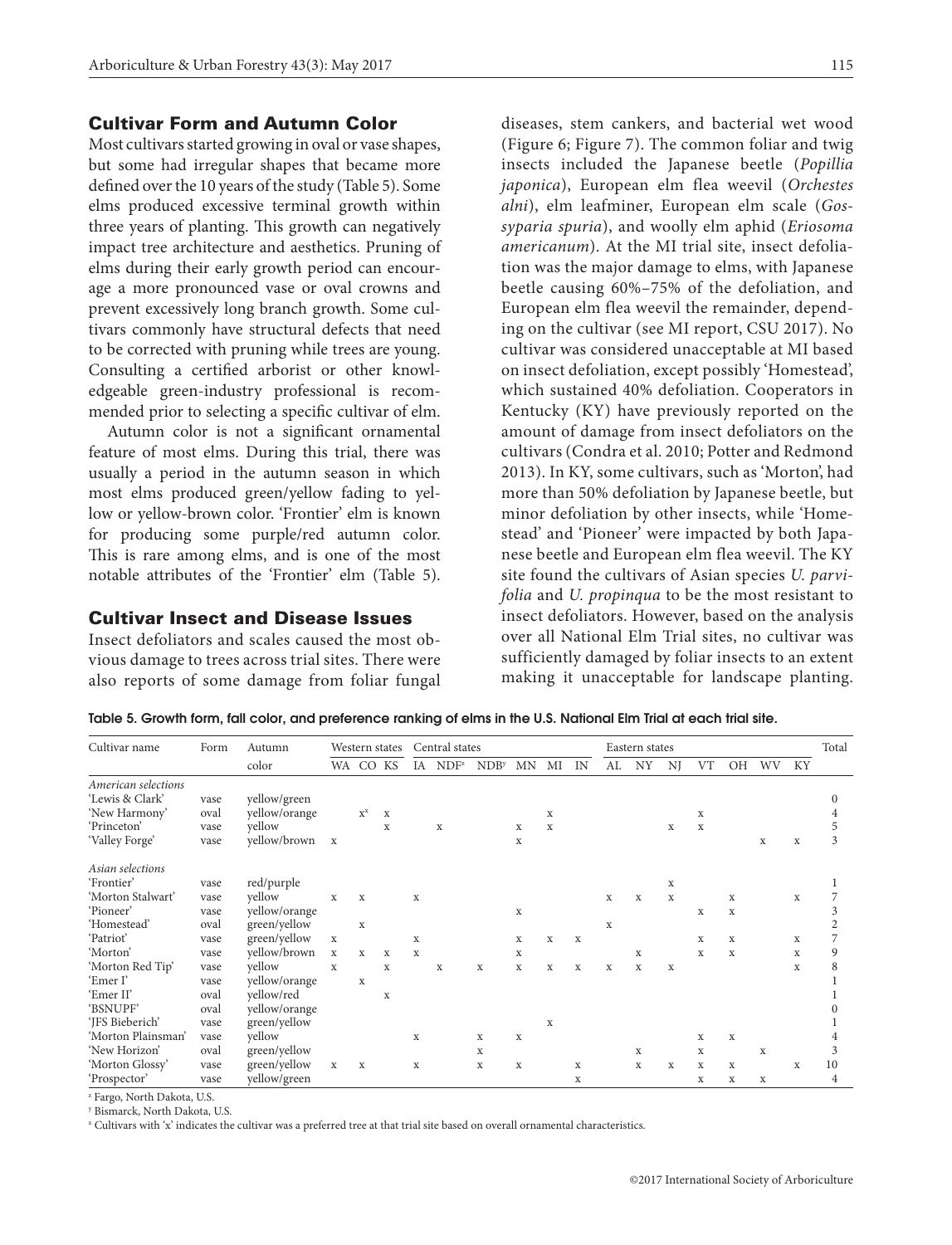'Homestead' elm cultivar was the most severely damaged by defoliators over all trial sites (Figure 6). Adult Japanese beetles feeding on leaves can be quite severe, depending on year, location, and cultivar. The cultivars least damaged by Japanese beetle feeding, based on observations in New Jersey (NJ), MI, and KY, included American elms 'Valley Forge', 'Princeton', and 'New Harmony'; and Asian elms 'JFS-Bieberich', 'Prospector', 'Emer I', 'Emer II', 'BSNUPF', 'New Horizon', and 'Frontier' (data not presented). Based on the detailed data available at state locations, cultivar selection should carefully consider the state findings in addition to the national averages presented here.



**Figure 6. Foliar insect damage rating, with standard-error bars, of elm cultivars, U.S. National Elm Trial 2005–2015 (1 = unacceptable; 5 = excellent). Least square means were adjusted to account for variation across sites (states).**



**Figure 7. Scale insect rating, with standard error bars, of elm cultivars, U.S. National Elm Trial 2005–2015 (1 = unacceptable; 5 = excellent). Least square means were adjusted to account for variation across sites (states).**

Scale insects were a minor issue in most trial locations (avg. rating > 4.2). However, scale populations were higher in CO and KY (avg. rating 3.0). In CO, scale insects, primarily European elm scale,

caused complete loss of all 'Lewis and Clark' American elm and more than 50% loss of 'Princeton' American elm. Across all locations, scale insects were most damaging on 'New Harmony', 'Morton', 'New Horizon', and 'Morton Glossy' (Figure 7). In CO, where European elm scale is currently the limiting factor of elms in the urban landscape, 'New Harmony', an American elm, and 'Morton', 'Accolade', 'Morton Stalwart', 'Morton Glossy', 'Morton Red Tip', 'Morton Plainsman', 'Homestead', and 'Prospector' were the most resistant to the insect.

Diseases noted at trial locations included black leaf spot or elm anthracnose (*Gnomonia ulmea*) at MN, IA, NI, and NY, as well as bacterial wet wood, DED, and occasional unidentified cankers. DED was noted by the authors on one tree of 'Valley Forge' American elm in New York. The disease was not laboratory confirmed, but identified by the experienced eye of the authors. Although 'Valley Forge' is highly resistant to DED, the tree had been compromised due to significant storm damage that resulted in heavy bark beetle infestation. Abiotic damages that included freeze damage, drought coupled with freeze damage, and wind breakage were noted at several locations. These abiotic stressors likely accounted for most of the mortality across the trial sites. No elm phloem necrosis were reported at any of the trial sites.

# Individual Cultivar Performance Summary

The average performance rating of the 16 wellrepresented cultivars, across all states, ranged from 2.7 for 'JFS Bieberich' elm to 4.6 for 'Morton' and 'New Horizon' elm (Figure 8). Interestingly, 'JFS Bieberich' and 'New Horizon' elm had similar survival rates (Table 4) but were on opposite ends of the data for diameter growth (Figure 3), height growth rate (Figure 4), and canopy width (Figure 5). Data collectors may have favored the rapid growth rate of 'New Horizon' elm. Fifty-six percent of the cultivars performed well and were rated very good (>4), whereas 31% were rated good  $(3-4)$  and 13% were rated fair to poor  $(2)$  (Figure 8). Cultivars ranking with an average rating of 3 or less should be subject to careful scrutiny as a landscape tree, depending on how they performed within the region. It should be noted that each site had their own evaluator. Therefore, some portion of the variability in cultivar performance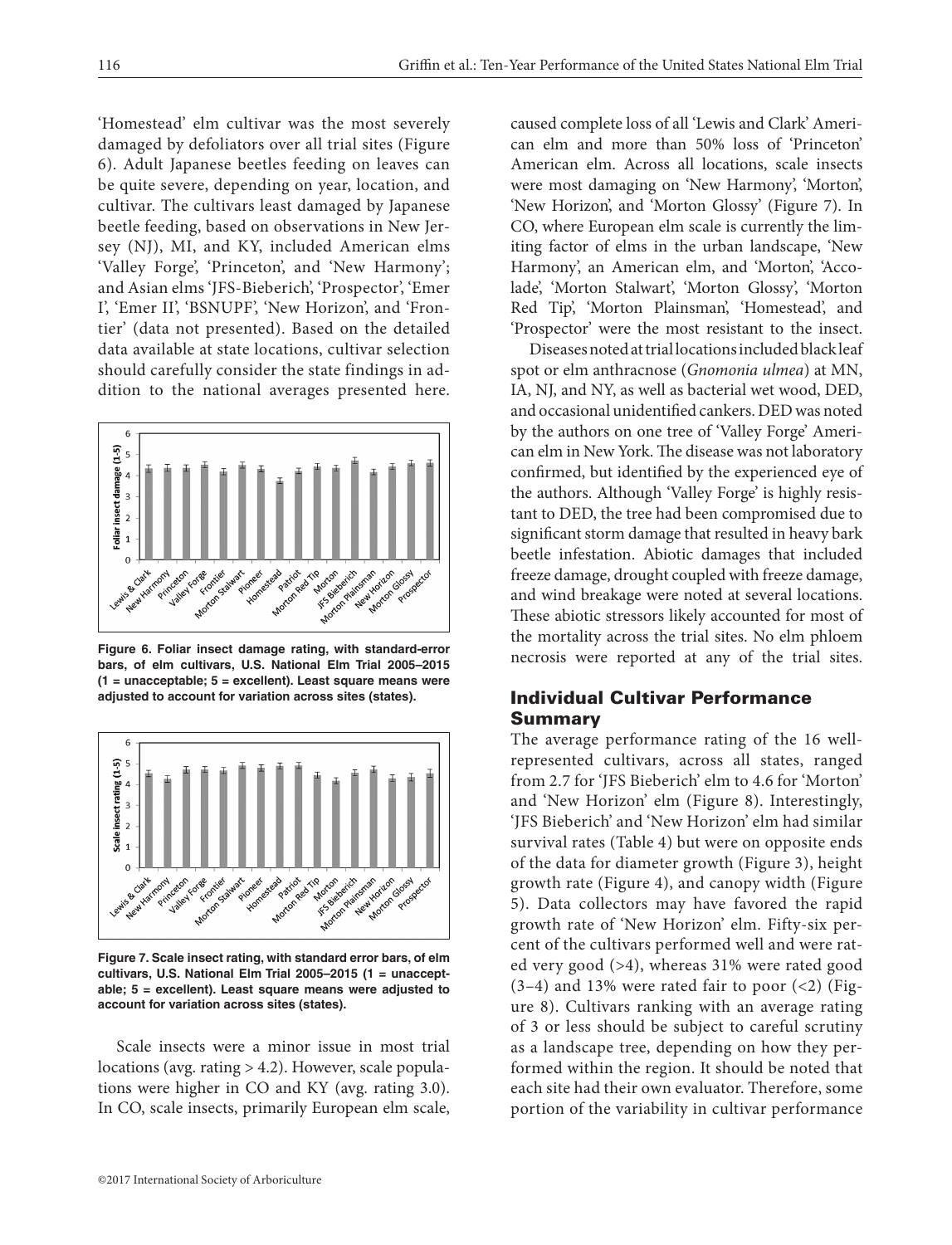is likely due to individual evaluator preference or bias, as well as tree cultivar. Based on the ratings, there was not a significant difference among these best performers, including the American elm cultivars 'New Harmony' and 'Princeton', and the Asian elm cultivars, including all of The Morton Arboretum's introductions and 'New Horizon'. Lacebark elm cultivars 'BSNUPF', 'Emer I', and 'Emer II' had poor survival and performance rankings, most likely due to lack of cold hardiness. Based on these observations, lacebark elms would not be recommended in northern locations until more cold-hardy selections are found.

Based on the favorite choices by cooperators, the American elm cultivars 'Princeton' and 'New Harmony' were the best choices, and of the Asian elm cultivars 'Morton Glossy', 'Morton Stalwart', 'Morton', 'Morton Red Tip', and 'Patriot' were the most common favorites (Table 5). Interestingly, all selections from The Morton Arboretum have members of the David elm (*U. davidiana*) complex (*U. japonica*, *U. wilsoniana*, and *U. propinqua*) within their parentage. Based on performance and evaluator preference, this data suggests elm breeding programs should incorporate David elm into their work. It is also worth noting that although decades of efforts to find DED-resistant American elms have been successful, the Asian hybrid elms seem to be favored over the American elms. The authors note that the more restrained growth and the darker green leaves of the Asian hybrids may lead to a more desirable ornamental appearance.



**Figure 8. Overall cultivar performance rating, with standarderror bars, of elm cultivars (1 = unacceptable; 5 = excellent), U.S. National Elm Trial 2005–2015. Least square means were adjusted to account for variation across sites (states).**

## **CONCLUSIONS**

This study determined, as expected, that growth and horticultural performance of commercially available DED-resistant elm cultivars was different across the various growing conditions and climate regimes of the United States. The variations in soil condition, moisture, temperature, and maintenance precludes any speculation on performance by region of the United States. However, all locations had adequate tree growth to sufficiently evaluate their characteristics and potential landscape uses. Careful selection of elms based on hardiness zones, growth characteristics, and insect resistance/tolerance is critical for future urban tree plantings. Selecting cultivars on overall performance should be tempered with tolerance to insect and disease pressure.

The overall survival data present the best picture of each cultivar's ability to flourish under various conditions. Ranking of disease and insect damage gives a general overview of how the cultivars performed under pest pressure. Since local disease and insect pressure were different at each location, arborists should consult the National Elm Trial website for local performance and resistance data. Unfortunately, at most locations, the actual cause of mortality was undetermined.

**Acknowledgments.** We appreciate the technical assistance by Keith Warren and Guy Meacham, J. Frank Schmidt Nurseries; statistical assistance by J. zumBrunnen, Franklin A. Graybill Statistical Laboratory, Colorado State University; and Figure 1 by Darci Paull, Kansas Forest Service. We acknowledge the suggested improvements to the manuscript by anonymous reviewers. Trees were donated by the J. Frank Schmidt and Son Co. nursery and other nurseries, and funding to produce the website and complete the study was provided by the J. Frank Schmidt Family Charitable Foundation and the Colorado State University, Agricultural Experiment Station. We greatly appreciate all the work to plant, maintain, and collect data by volunteer cooperators, student volunteers, local arborists, and university staff around the country.

#### LITERATURE CITED

- American Horticultural Society (AHS). 2017. AHS Plant Heat Zone Map. Accessed 10 May 2016. <http://ahsgardening.org/ gardening-resources/gardening-maps/heat-zone-map>
- Colorado State University (CSU). 2017. National Elm Trial. <http:bspm.agsci.colostate.edu/national-elm-trial>
- Condra, J.M., C.M. Brady, and D.A. Potter. 2010. Resistance of landscape-suitable elms to Japanese beetle, gall aphids, and leaf miners, with notes on life history of *Orchestes alni* and *Agromyza aristata* in Kentucky. Arboriculture & Urban Forestry 36:101–109.
- Costello, L.R., S.R. Scott, and C.M. Drake. 2004. A 10-year evaluation of the performance of four elm cultivars in California, U.S. Journal of Arboriculture 30(2):114–122.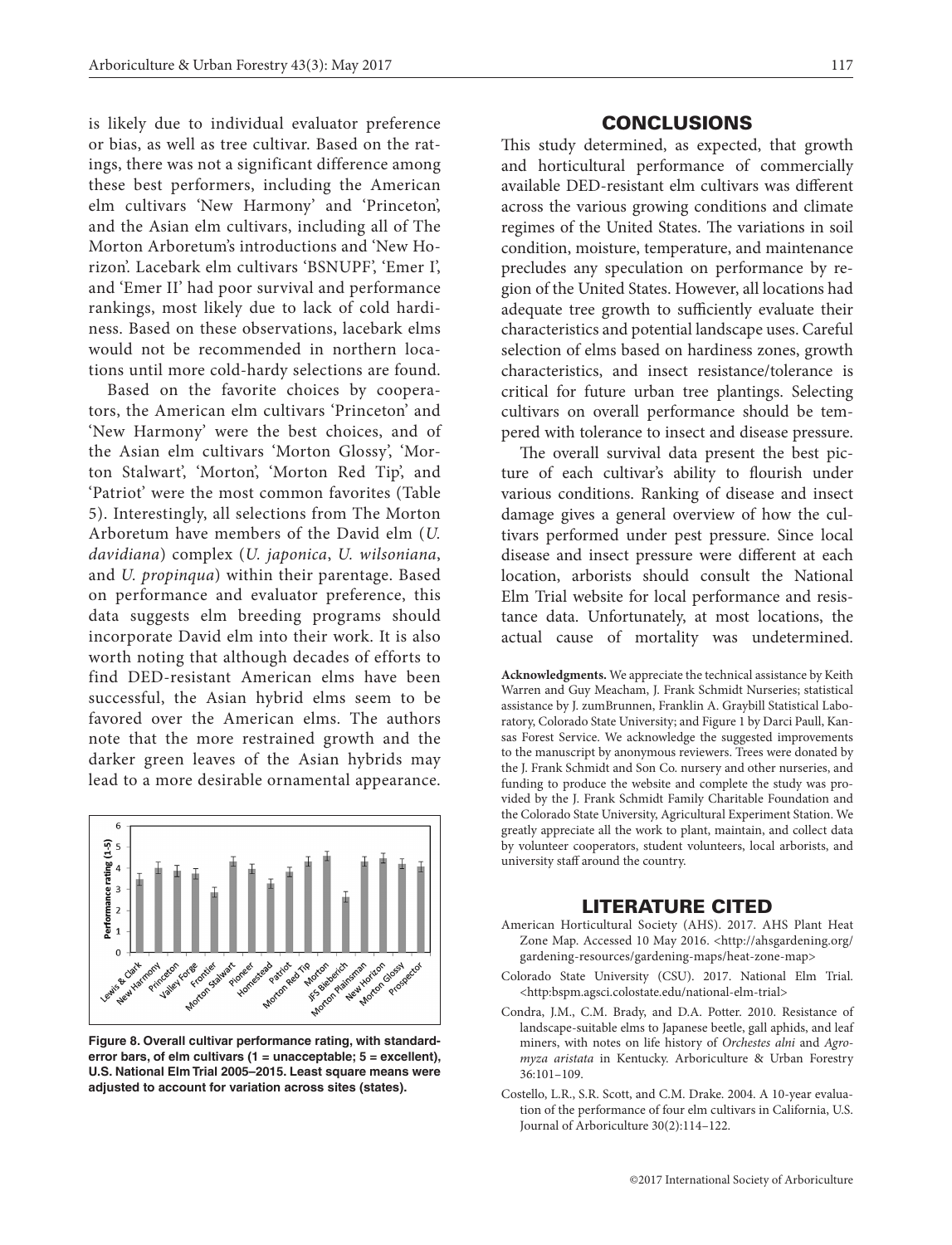- Dirr, M.A. 2009. Manual of Woody Landscape Plants: Their Identification, Ornamental Characteristics, Culture, Propagation and Uses, sixth edition. Stipes Publishing, Champaign, Illinois, U.S. 1164 pp.
- Gerhold, H.D., W.N. Wandell, and N.L. Lacasse (Eds.). 1993. Street Tree Factsheets. The Pennsylvania State University.
- Harlow, W.M., E.S. Harrar, J.W. Hardin, and F.M. White. 1991. Textbook of Dendrology: Covering the Important Forest Trees of the United States and Canada, seventh edition. McGraw-Hill, New York, New York, U.S. 240 pp.
- Karnosky, D.F. 1982. Double jeopardy for elms: Dutch elm disease and phloem necrosis. Arnoldia 42(2):70–77.
- Lanier, G.N. 1981. Behavior-modifying chemicals in Dutch elm disease vector control. pp. 371–394. In: Proceedings of the Dutch Elm Disease Symposium and Workshop, 5–9 October 1981, Winnipeg, Manitoba, Canada. Manitoba Department of Natural Resources, Forest Protection and Dutch Elm Disease Branch, Winnipeg, Manitoba, Canada.
- Martin, D. 2012. Pest alert: Elm yellows. USDA Forest Service. Northeastern Area State and Private Forestry.
- McPherson, G., L. Costello, J. Harding, S. Dreistadt, M.L. Flint, and S. Mezger. 2009. National Elm Trial: Initial report from northern California. Western Arborist. pp. 32–36.
- Mittempergher, L., and A. Santini. 2004. The history of elm breeding. Investigación Agraria: Sistemas y Recursos Forestales 13(1):161–177.
- NOAA. 2017. NOAA Regional Climate Centers. <http://xmacis. rcc-acis.org>
- Peacock, J.W. 1981. Citywide mass trapping of *Scolytus multistriatus*. pp. 406–426. In: Proceedings of the Dutch Elm Disease Symposium and Workshop, 5–9 October 1981, Winnipeg, Manitoba, Canada. Manitoba Department of Natural Resources, Forest Protection and Dutch Elm Disease Branch, Winnipeg, Manitoba, Canada.
- Plotnik, A. 2000. The Urban Tree Book: An Uncommon Field Guide for City and Town. Three Rivers Press, New York, New York, U.S. 54 pp.
- Potter, D.A., and C.T. Redmond. 2013. Relative resistance or susceptibility of landscape-suitable elms (*Ulmus* spp.) to multiple insect pests. Arboriculture & Urban Forestry 39:236–243.
- Riffle, J.W., and G.W. Peterson (tech. coords.). 1986. Diseases of trees in the Great Plains. Gen. Tech. Rep. RM-129. Fort Collins, Colorado, U.S. USDA Forest Service, Rocky Mountain Forest and Range Experiment Station. 96 pp.
- Santamour, F.S., and S.E. Bentz. 1995. Updated checklist of elm (*Ulmus*) cultivars for use in North America. Journal of Arboriculture 21(3):122–131.
- Sinclair, W.A., and H.H. Lyon. 2005. Diseases of Trees and Shrubs, second edition. Cornell University Press, Ithaca, New York, U.S. 396 pp.
- Slavicek, J.M., and K.S. Knight. 2011. Generation of American elm trees with tolerance to Dutch elm disease through controlled crosses and selection. pp. 342–346. In: R.A. Sniezko, A.D. Yanchuk, J.T. Kliejunas, K.M. Palmieri, J.M. Alexander, and S.J. Frankel (tech coord.). Proceedings of the Fourth International Workshop on the Genetics of Host–Parasite Interactions in Forestry: Disease and Insect Resistance in Forest Trees.
- Smalley, E.B., and R.P. Guries. 1993. Breeding elms for resistance to Dutch elm disease. Annual Review of Phytopathology 31:325–352.
- Stipes, R.J., and R.J. Campana (Eds.). 1981. Compendium of Elm Diseases. American Phytopathological Society, St. Paul, Minnesota, U.S. 96 pp.
- The Morton Arboretum. 2015. Elm cultivars checklist. Accessed 02 December 2015. <http://systematics.mortonarb.org/ulmus>
- Townsend, A.M. 2000. USDA genetic research on elms. pp. 271– 278. In: The Elms: Breeding, Conservation, and Disease Management. C.P. Dunn (Ed.). Kluwer Academic Publishers, Norwell, Massachusetts, U.S.
- Townsend, A.M., and L.W. Douglass. 2001. Variation among American elm clones in long-term dieback, growth, and survival following *Ophiostoma* inoculation. Journal of Environmental Horticulture 19(2):100–103.
- Townsend, A.M., and L.W. Douglass. 2004. Evaluation of elm clones for tolerance to Dutch elm disease. Journal of Arboriculture 30(3):179–184.
- Townsend, A.M., and L.R. Schreiber. 1975. Recent progress in the breeding and selection of elms. Proceedings of the Central States Tree Improvement Conference 9:1–6.
- Townsend, A.M., S.E. Bentz, and L.W. Douglass. 2005. Evaluation of 19 American elm clones for tolerance to Dutch elm disease. Journal of Environmental Horticulture 23(1):21–24.
- Townsend, A.M., S.E. Bentz, and G.R. Johnson. 1995. Variation in response of selected American elm clones to *Ophiostoma ulmi*. Journal of Environmental Horticulture. 13(3):126–128.
- USDA. 2012. Plant Hardiness Zone Map. Agricultural Research Service, U.S. Department of Agriculture. <http://planthardiness.ars.usda.gov>
- Vega, F.E., and M. Blackwell (Eds.). 2005. Insect-Fungal Associations: Ecology and Evolution. Oxford University Press, New York, New York, U.S. 352 pp.
- Webber, J.F., and J.N. Gibbs. 1989. Insect dissemination of fungal plant pathogens of trees. pp. 161–193. In: N. Wilding, NM. Collins, P.M. Hammond, and J.F. Webber. Insect-Fungus Interactions. Academic Press, London, UK.

*Jason J. Griffin (corresponding author) Associate Professor & Director Kansas State University John C. Pair Horticultural Center 1901 E. 95th Street South Haysville, Kansas 67060, U.S. jgriffin@k-state.edu*

*William R. Jacobi Professor Emeritus Department of Bioagricultural Sciences and Pest Management Colorado State University Fort Collins, Colorado 80523-1177, U.S. william.jacobi@colostate.edu*

*E. Gregory McPherson USDA Forest Service Pacific Southwest Research Station Research Forester 1731 Research Park Davis, California 95618, U.S.*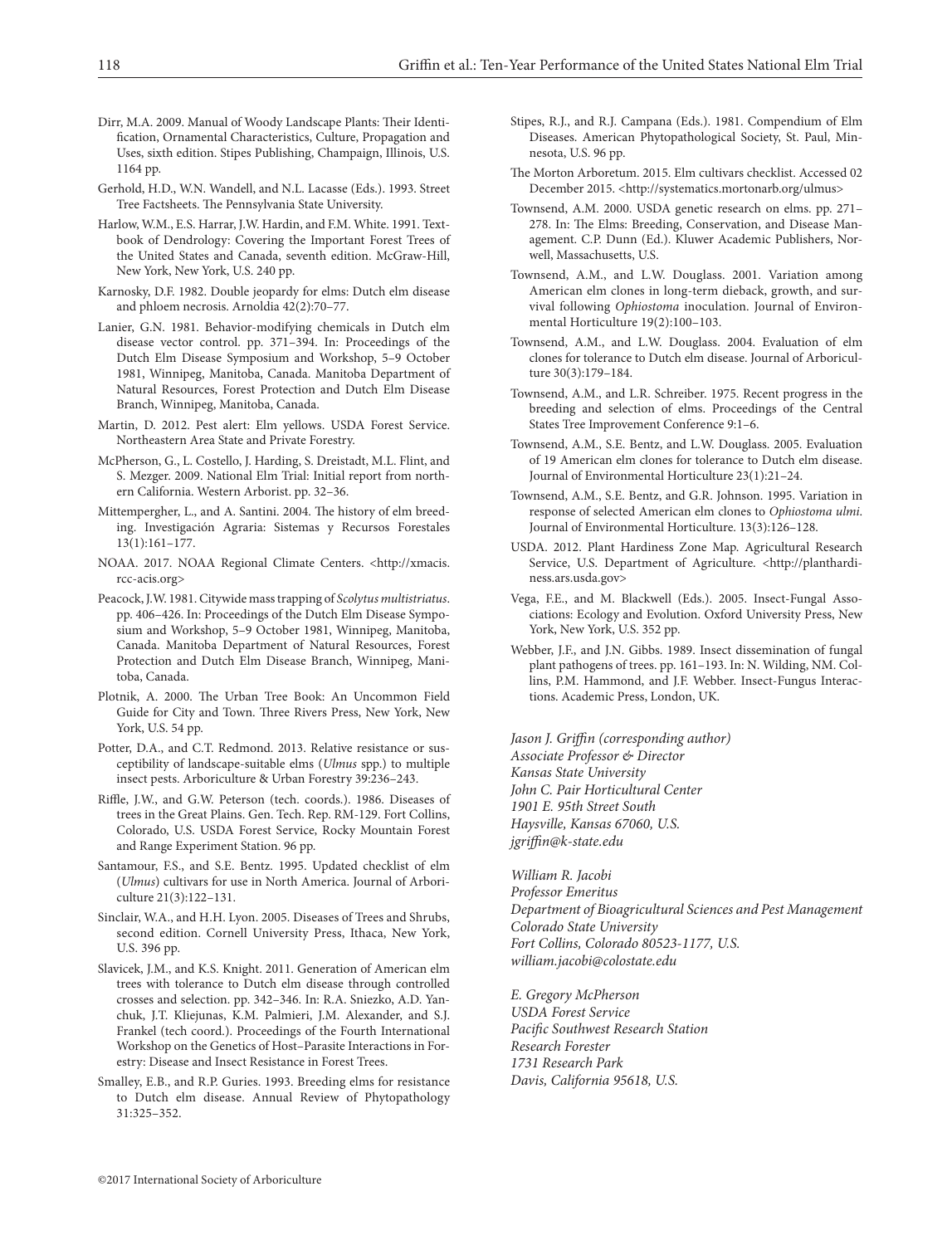*Clifford S. Sadof Department of Entomology 901 West State Street Purdue University West Lafayette, Indiana 47907-2089, U.S.*

*James R. McKenna USDA Forest Service Northern Research Station Hardwood Tree Improvement & Regeneration Center 715 W. State Street West Lafayette, Indiana 47907-2061, U.S.*

*Mark L. Gleason Department of Plant Pathology and Microbiology 351 Bessey Hall Iowa State University Ames, Iowa 50011, U.S*

*Nicole Ward Gauthier Department of Plant Pathology University of Kentucky Lexington, Kentucky 40546-0312, U.S. nicole.ward@uky.edu 1-859-218-0720*

*Daniel A. Potter Department of Entomology University of Kentucky Lexington, Kentucky 40546-0091, U.S.*

*David R. Smitley Department of Entomology 288 Farm Ln/Rm 243 Nat. Sci. Bldg. Michigan State University East Lansing, Michigan 48824 U.S.*

*Gerard C. Adams Plant Pathology Department University of Nebraska-Lincoln 406 Plant Science Hall Lincoln, Nebraska 68583-0722, U.S.*

*Ann Brooks Gould Department of Plant Biology School of Environmental and Biological Sciences Rutgers University Foran Hall/ Cook Campus 59 Dudley Rd. New Brunswick, New Jersey 08901, U.S.*

*Christian R. Cash Department of Animal and Plant Sciences State University of New York - Cobleskill State Rt. 7 Cobleskill, New York 12043, U.S.*

*James A. Walla Northern Tree Specialties 2926 Edgemont St. N. Fargo, North Dakota 58102-1552, U.S.*

*Mark C. Starrett Department of Plant and Soil Science 63 Carrigan Drive-Jeffords Hall The University of Vermont Burlington, Vermont 05405, U.S.*

*Gary A. Chastagner Washington State University Puyallup Research and Extension Center Puyallup, Washington 98371, U.S.*

*Jeff L. Sibley 101 Funchess Hall Department of Horticulture Auburn University Auburn, Alabama 36849, U.S.*

*Vera A. Krischik Department of Entomology University of Minnesota St. Paul, Minnesota 55108, U.S.*

*Adam F. Newby 101 Funchess Hall Department of Horticulture Auburn University Auburn, Alabama 36849, U.S.*